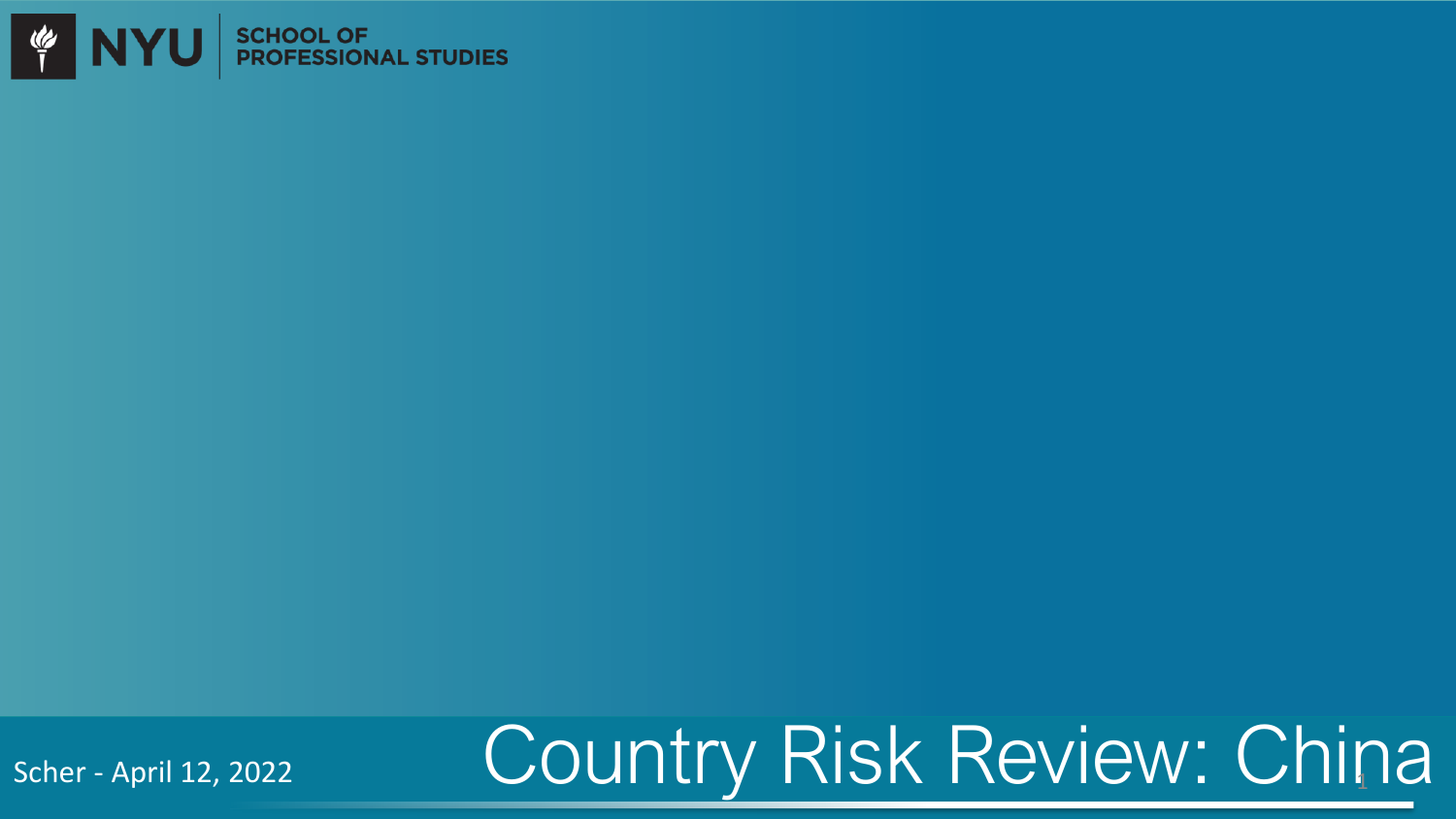# China: a snapshot

### **Strengths**

- **History of strong GDP growth**
- **Rapid transformation of economy – lowering of poverty**
- **Effective government -- strategic planning; capacity to manage crises / reforms**
- **Innovation ecosystem; competitive technology companies**
- **Robust R&D; favorable science & engineering education**
- **High national savings / sizable govt assets**
- **Favorable external finances**
- **Effective COVID vaccine program**
- **Policy space to stimulate economy in M-T**

### **Weaknesses**

- **Growth heavily reliant on credit, exports, real estate (RE), fossil fuels & state-led investment - directional uncertainty**
- **Productivity growth has declined; tech decoupling could accelerate trend**
- **High government deficits / debt (IMF's "adjusted" basis); heavy leverage economy-wide**
- **Opaque financial sector & asset quality issues**
- **Substantial capital controls**
- **Political model avoids polarization & stalemate seen in some participatory democracies, but rests heavily on performance legitimacy – risking instability in the event of slow growth**
- **External tensions related to human rights, geopolitics & trade**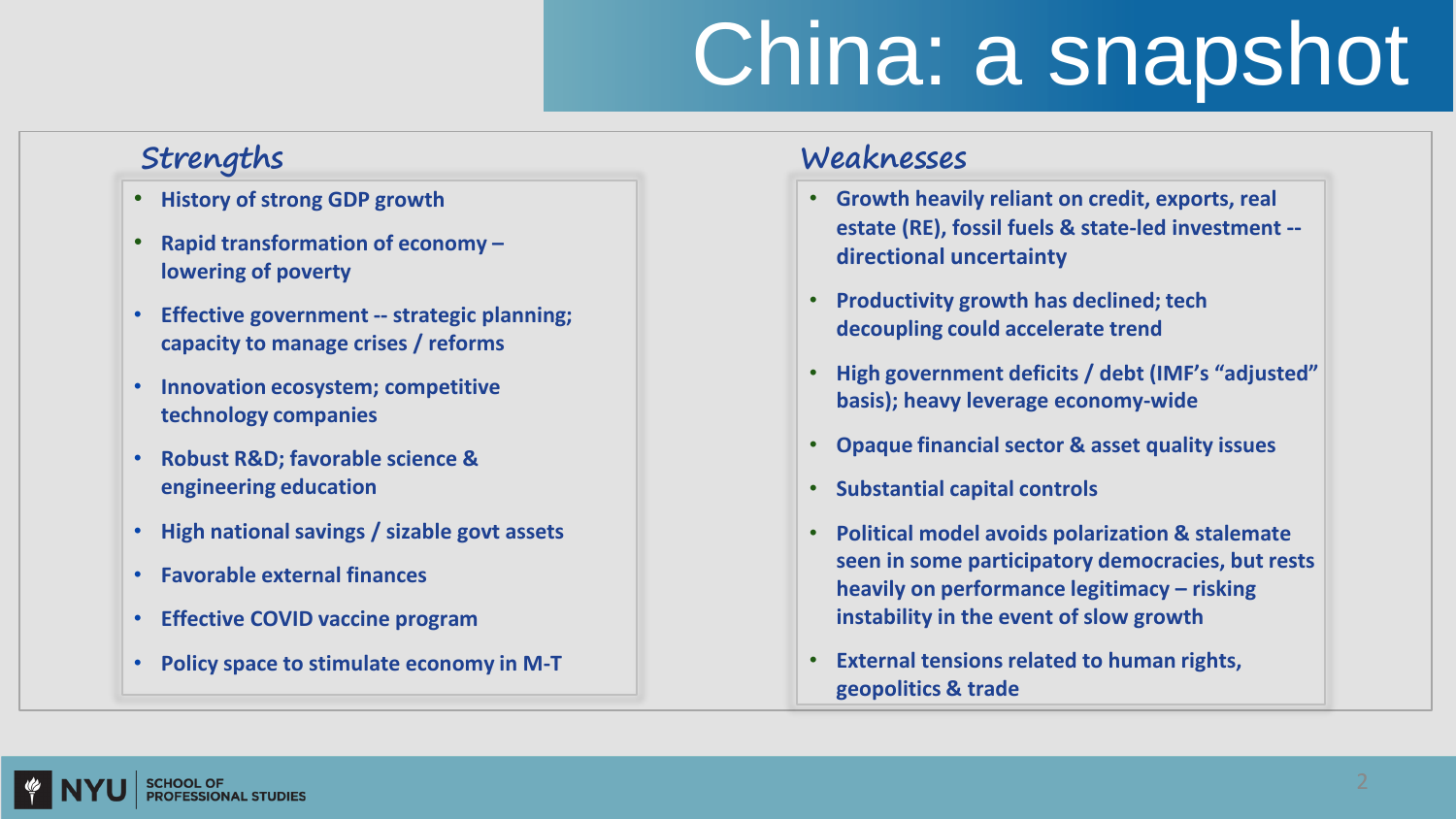# China converging...



**Sources: NSF S&E 2020 & 2022 reports, R&D on PPP basis; IMF WEO Oct 2021, pc GDP market exchange rates & PPP in 2021;** China pc GDP in 1980 was \$307; PPP is purchasing power parity, i.e. figures are adjusted for differences in prices & exchange rates across countries.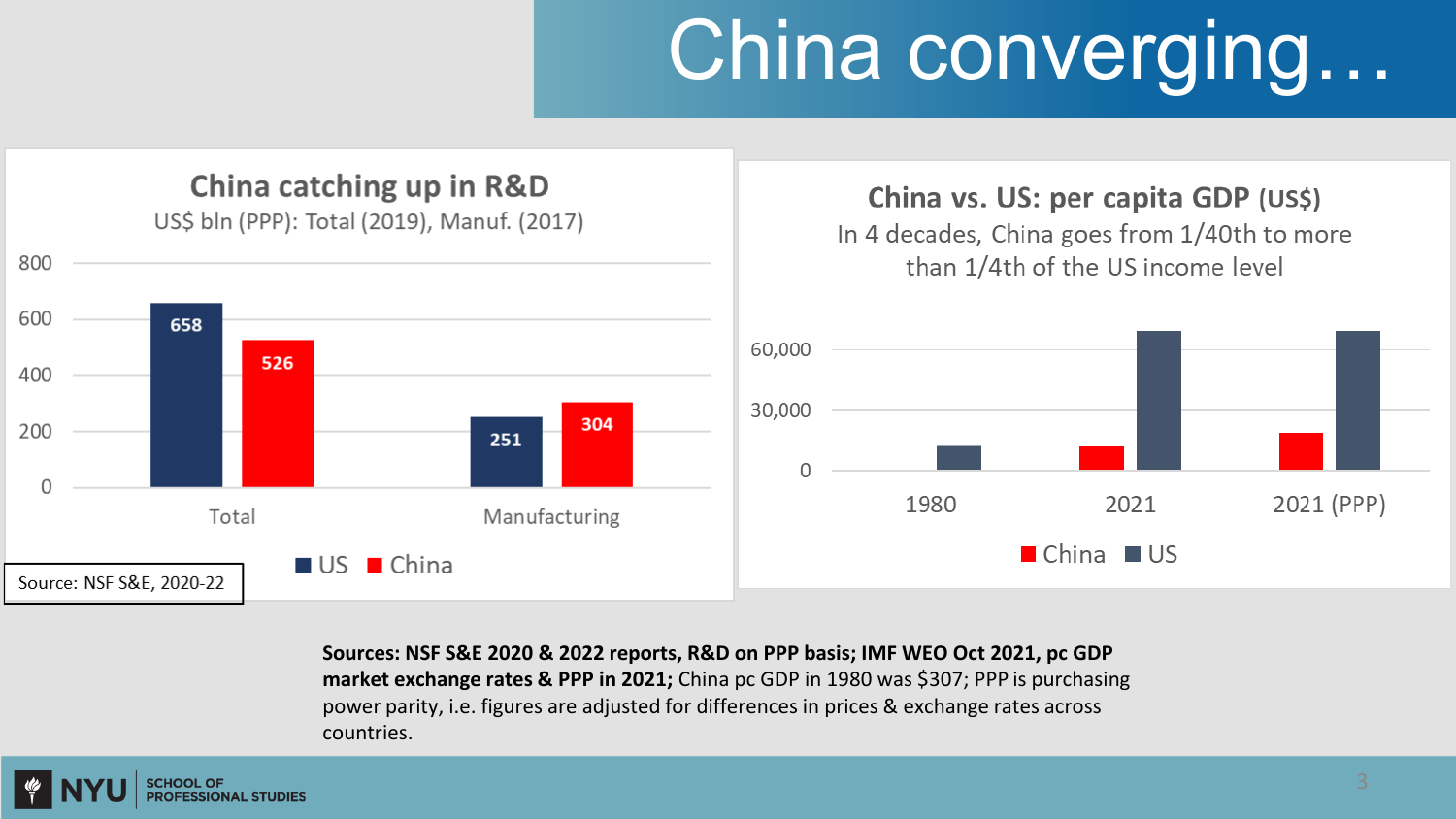## China's credit challenge



**Sources: Fitch; China from IMF Art IV Jan 2022; US from Fed Flow of Funds, Mar 2022.** Debt tolerance is lower for poorer countries. Countries with higher economy-wide debt to GDP are much richer than China: Per capita GDP (on a PPP basis) was larger than China's by 3.6x (US), 2.8x (Canada) and 2.4x (Japan) in 2021. Rating medians are Fitch's.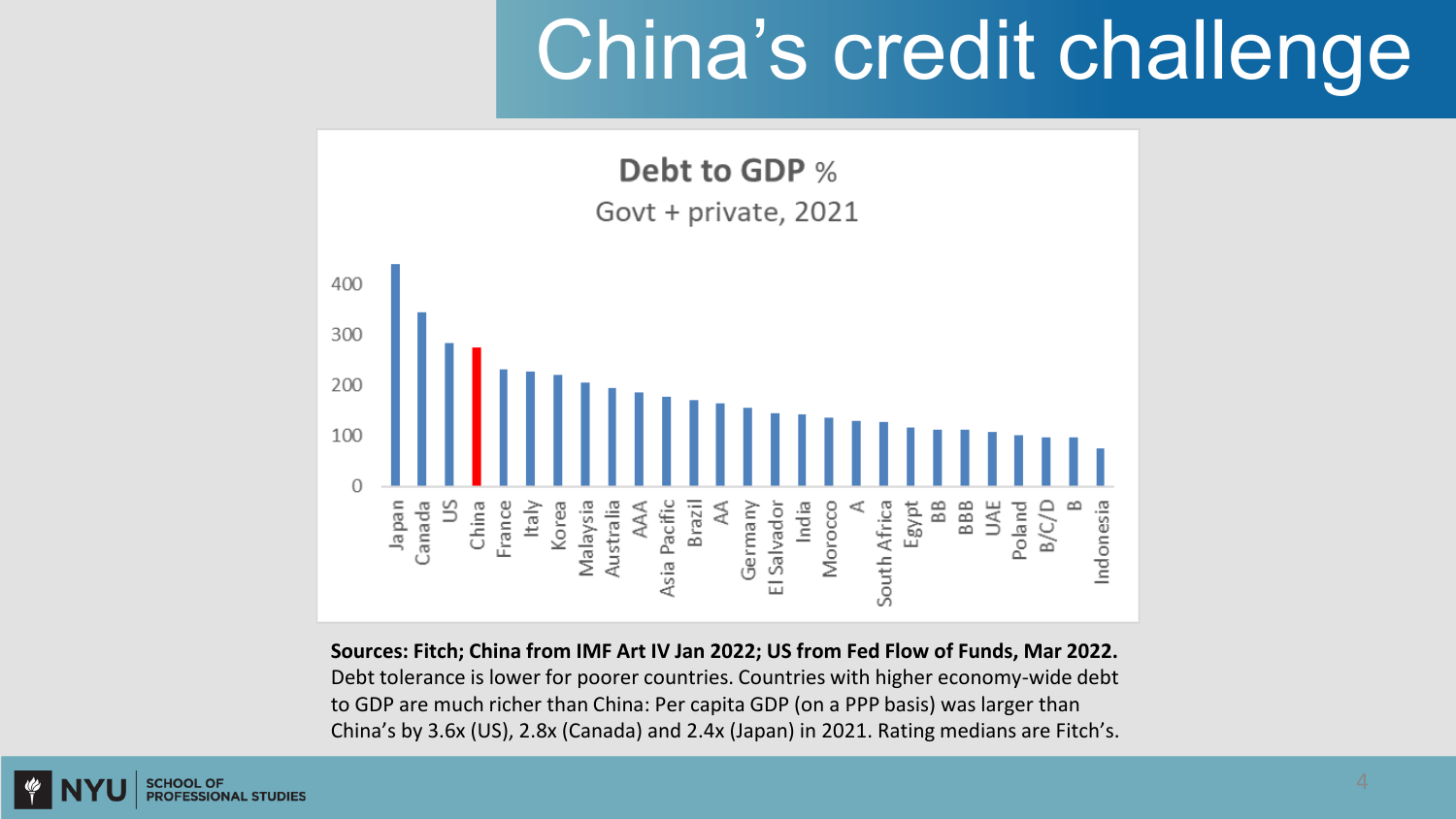### Credit bubble deflating?…



**Credit is "Total Social Financing", including bank loans (>60% of total), shadow banking, corporate bonds & equities, govt bonds, etc. Sources: IMF Art IV & WEO, forecasts are IMF's; Scher GE presentation 2015, Haver**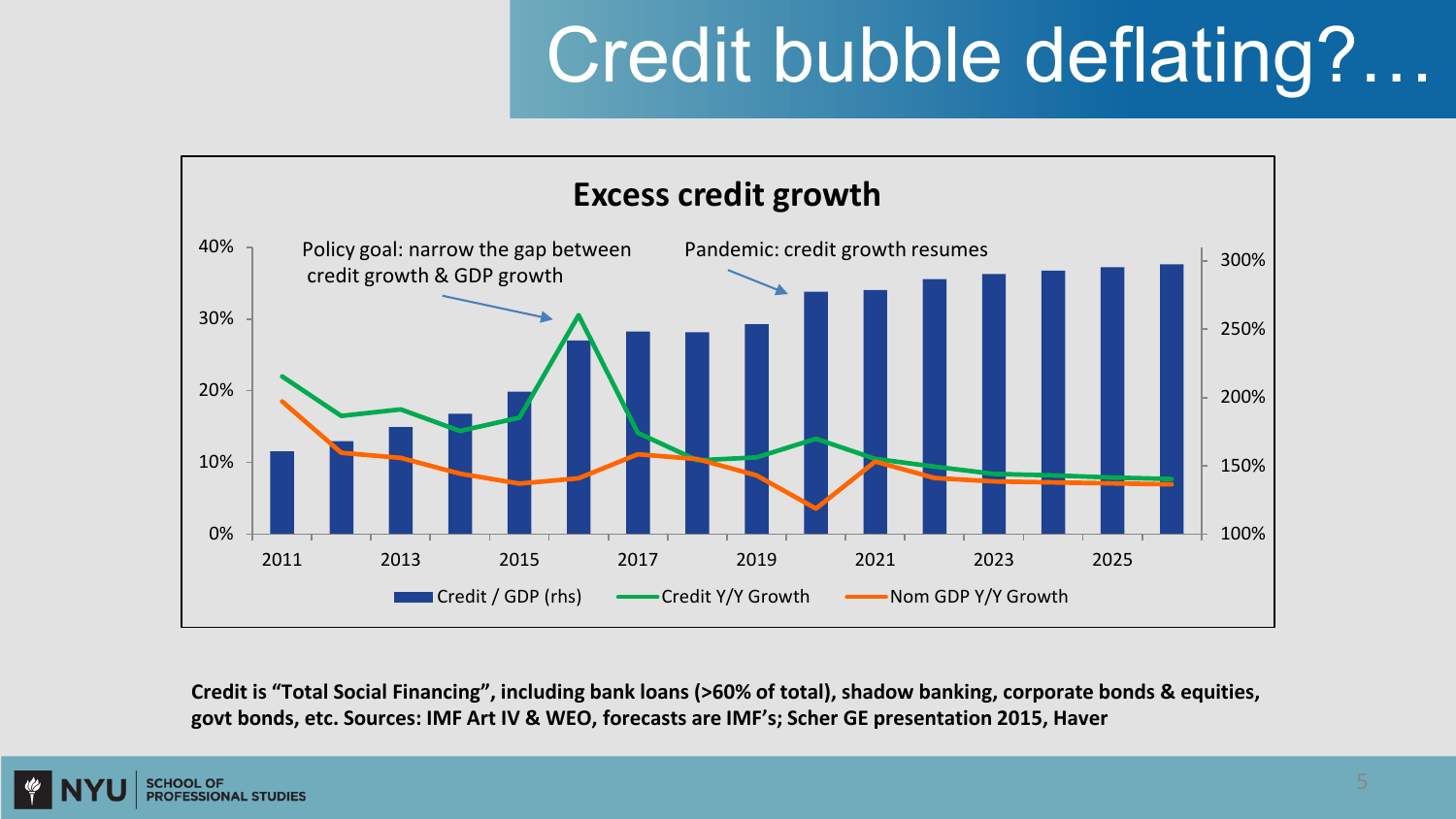### Tricky transition: portfolio rebalancing



Sequencing reforms is critical. If sequencing is off, this could one day mean large capital outflows that jeopardize China's traditionally strong FX reserves cushion. At end-2021, China had over \$3.4 trillion or nearly 12 months coverage of "imports", i.e., current external payments, a comparatively strong position. Likewise, this represented over 2x coverage of ST external debt payments for the year. That figure is represented by the red line & is declining, but still forecast to be strong by the IMF. A sudden opening of the capital account, however -- that is, allowing Chinese residents to rebalance their savings to include a portion invested overseas – could cause a sizable FX reserves decline. Currently, Chinese households are restricted in investing savings overseas. This is where the importance of sequencing reforms comes in. China's financial system is state-controlled & there are sizable bad debts. If the capital account were opened before bank balance sheets were clean, i.e. losses on bad debts recognized & disposed of, & before interest rates & credit spreads were liberalized, then capital outflows could be larger than expected. The Chinese authorities want to internationalize the CNY, but these reforms will have to occur first & will have to be carefully managed. Therein lies the risk.

### 6 **Source: China IMF Art. IV, Jan 2022, IMF COFER; BIS; Fitch**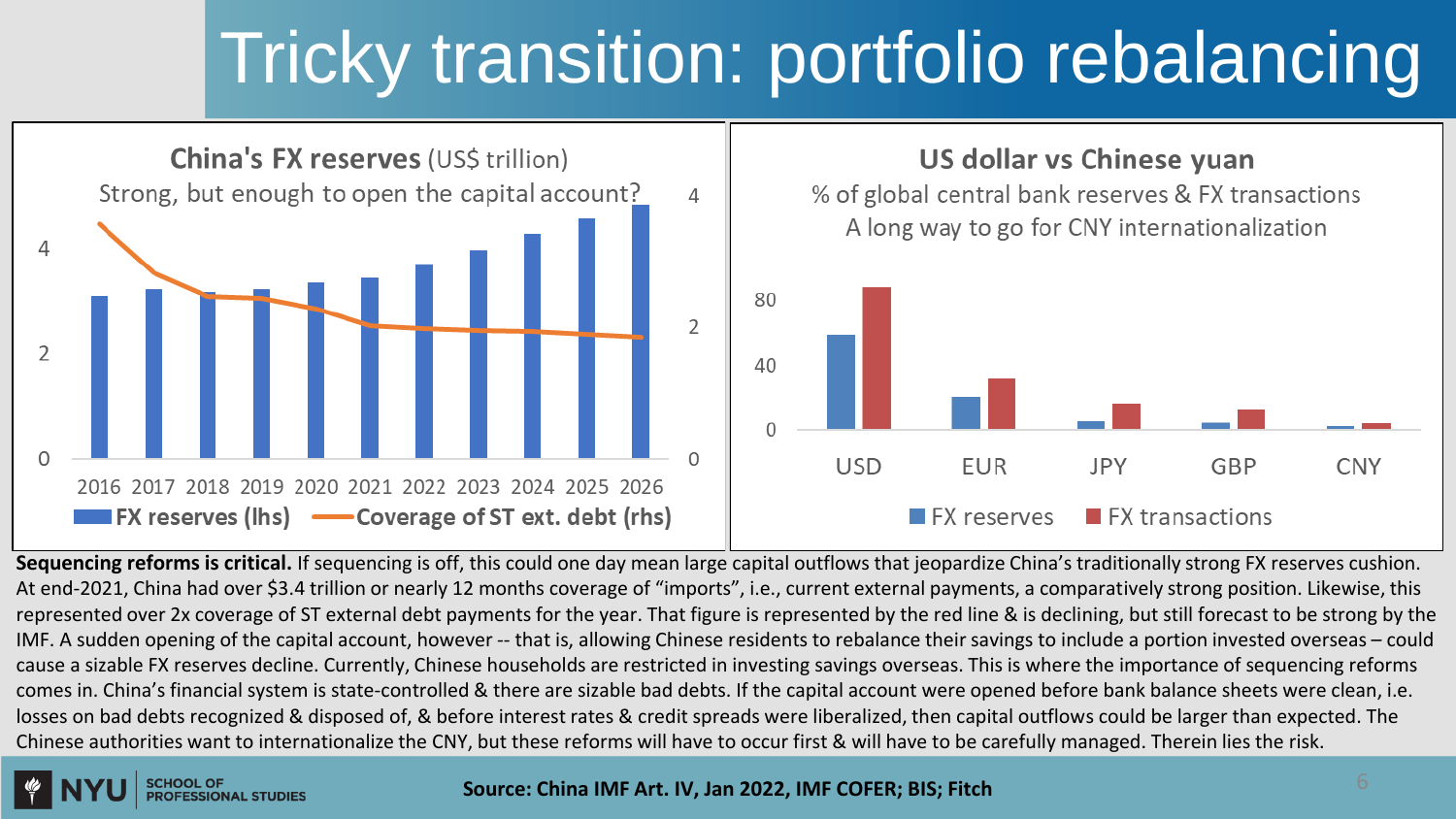### China's external finances



China's external finances are rebalancing…



Sources: IMF Art. IV, Jan 2022; WEO Oct 2021; IIF; Yahoo Finance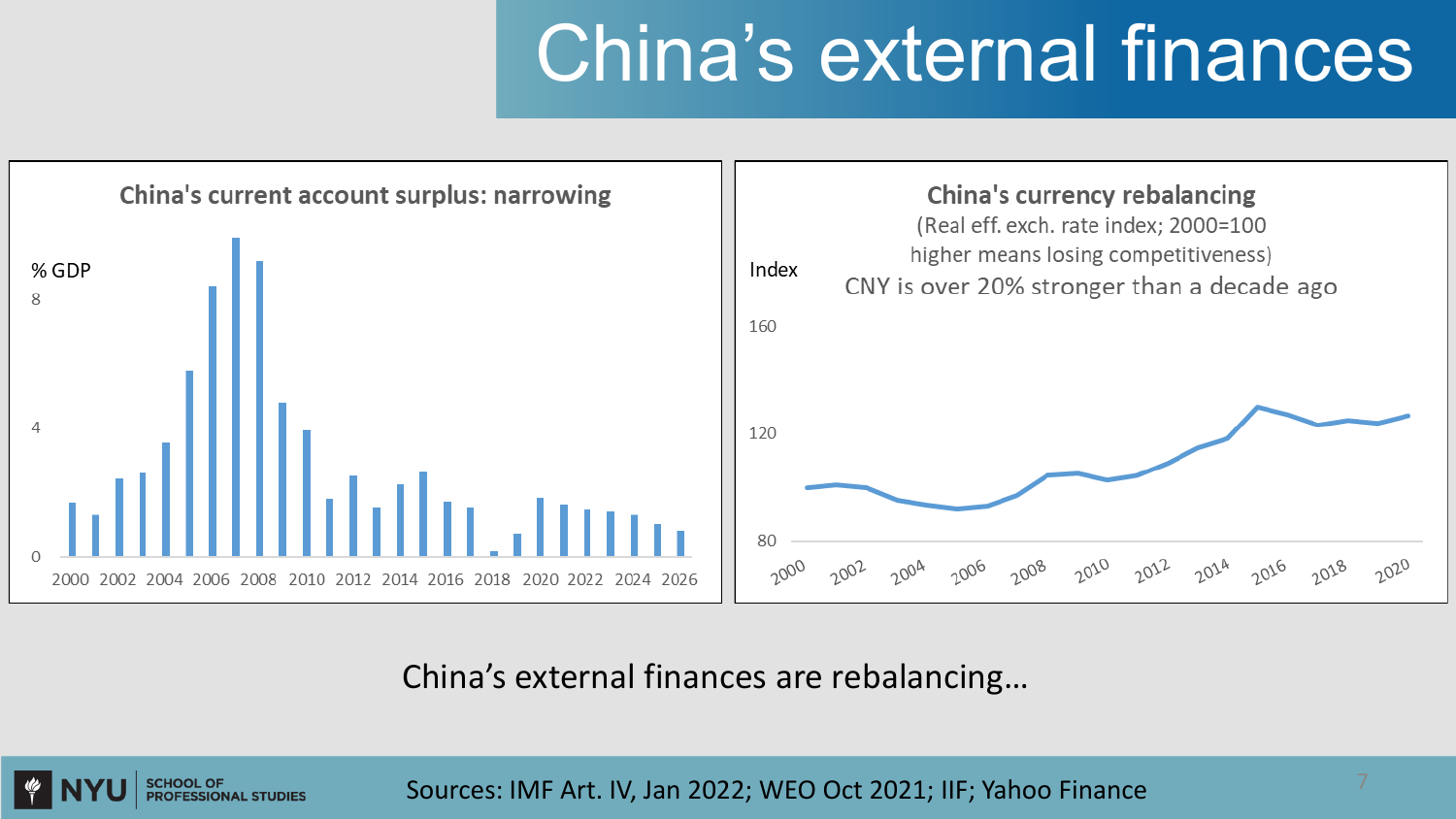### Rebalancing to raise productivity

### Productivity from innovation (TFP) is down Return on investment has fallen





Total factor productivity growth – that is productivity due to innovation -- is way down. Overinvestment in China has caused the return on capital to fall.

**PROFESSIONAL STUDIES** 

### **Source: charts from China IMF Art. IV report Jan 2022**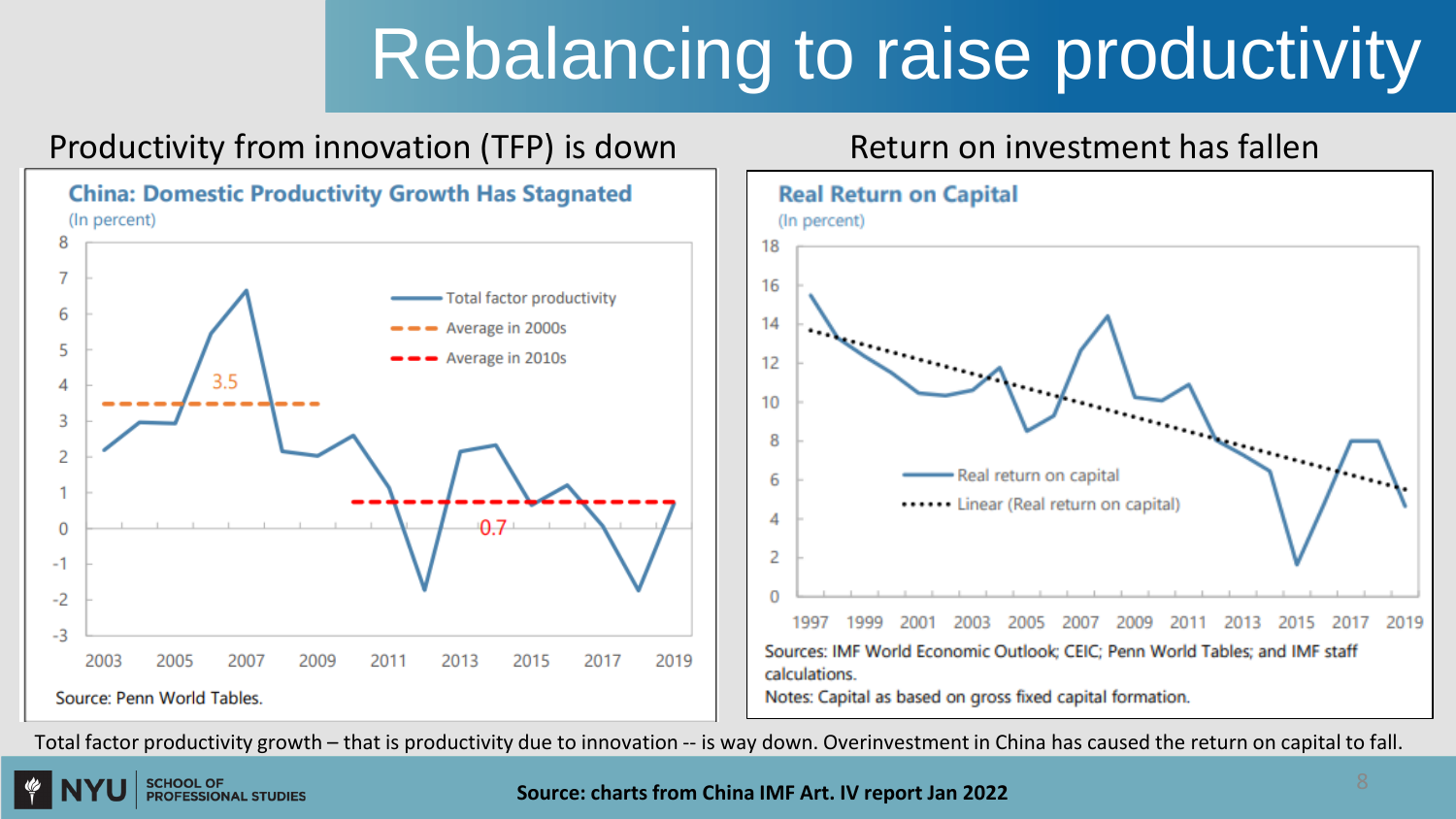### Environmental & Social risks



**[Moody's](https://www.moodys.com/credit-ratings/China-Government-of-credit-rating-599085/reports?category=Ratings_and_Assessments_Reports_rc|Issuer_Reports_rc&type=Rating_Action_rc|Announcement_rc|Announcement_of_Periodic_Review_rc,Credit_Opinion_ir_rc|Issuer_in_Depth_rc) assigns an ESG Credit Impact Score to China of CIS-3**, indicating a moderate negative impact of ESG on the sovereign rating. It assigns Issuer Profile Scores of E-3 (moderately negative), S-3 (moderately negative), and G-2 (neutral to low) risks. IPS scores are Moody's opinions on China's exposure to E, S and G risks.

**PROFESSIONAL STUDIES** 



SPI: Basic needs cover access to nutrition, medical care, water, sanitation, shelter & personal safety. Foundations of wellbeing cover access to basic education, information, health care, wellness & environmental quality. Opportunity covers personal rights & freedoms, inclusiveness & access to advanced education. China gets high scores on nutrition & basic medical, water & sanitation, shelter & basic education; & low scores on personal rights, inclusiveness, environmental quality, & access to advanced education.

**EPI**, the [Environmental Performance Index i](https://epi.yale.edu/epi-results/2020/component/epi)s prepared by Yale & Columbia universities; 2020 results. **SPI,** [Social Progress Index,](https://www.socialprogress.org/) is advised by top Harvard / MIT academics & corporate members, 2021 results.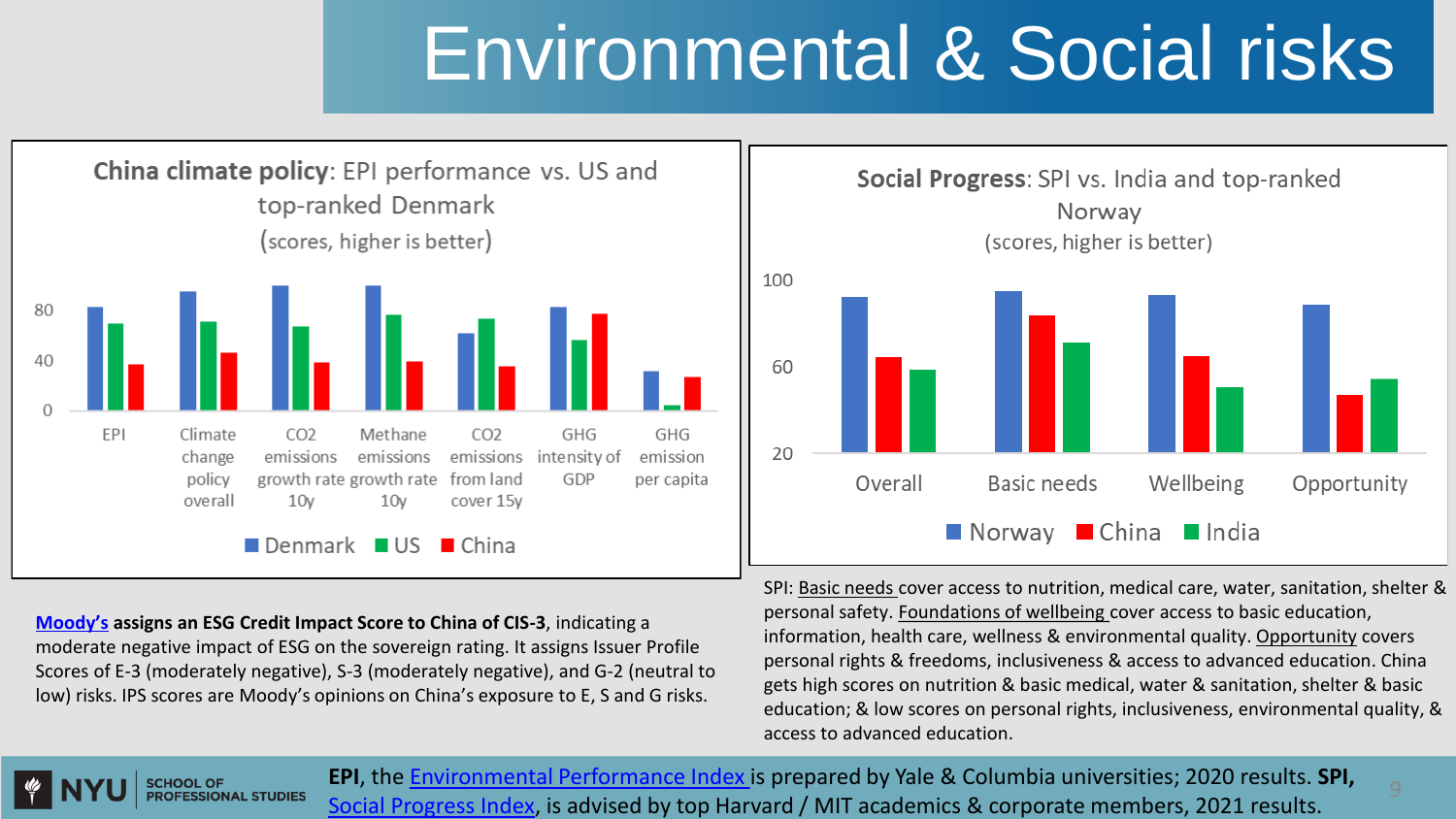# **Governance**



**Potential impact of governance issues on the business climate**: The IMF, commenting in the Jan 2022 IMF Art. IV report re: the "wide-ranging regulatory policy measures" rolled out in 2021 for online activities and targeting technology companies, noted the: "investor discomfort with a rapidly changing business environment that is viewed by market participants as undercutting the role of private enterprises and paving the way toward more state control over economic activity." Note: V & A stands for "Voice & Accountability" a proxy for the level of participatory democracy.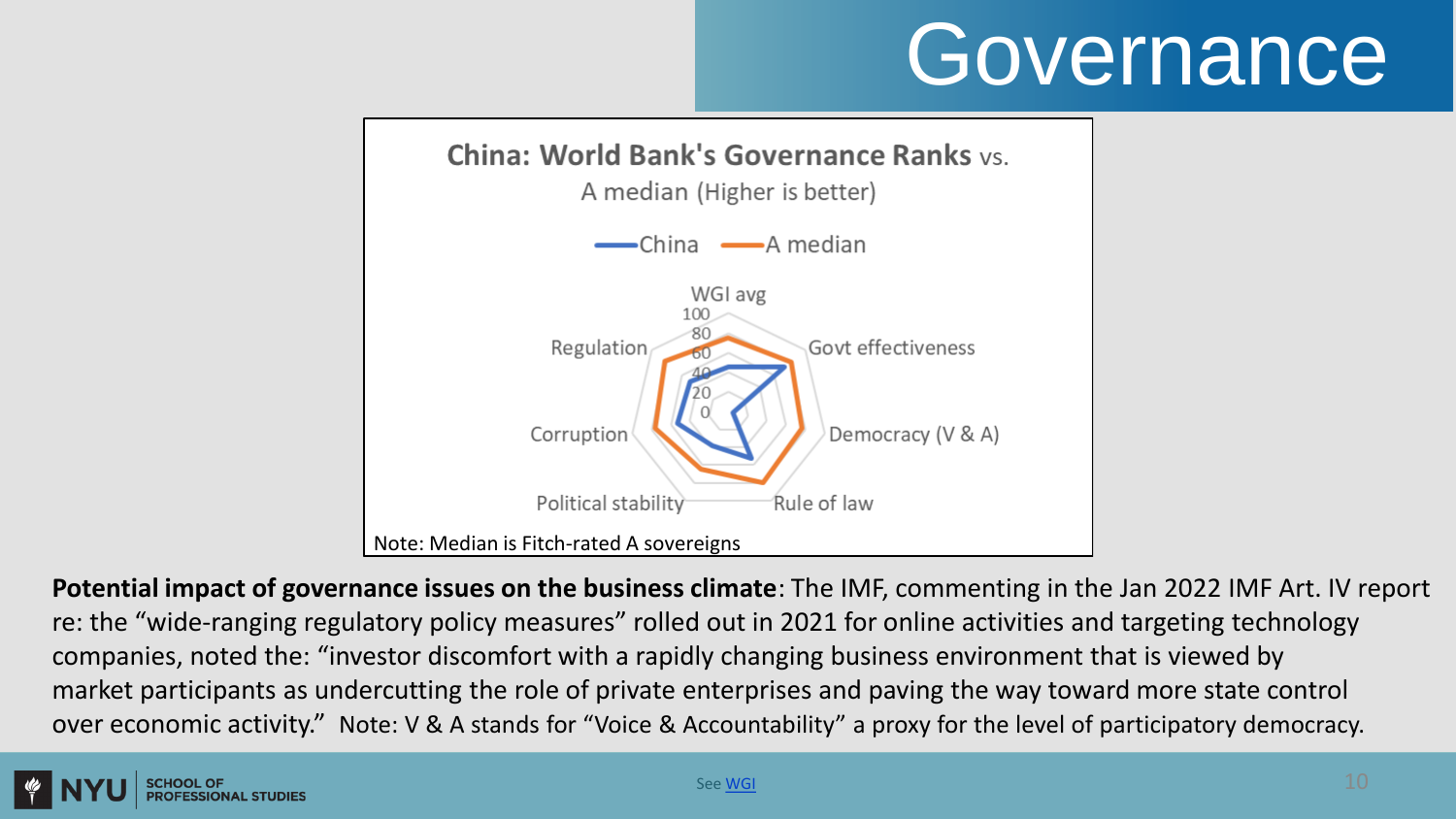# China: Recommendations

### **Sovereign rating**

- **Foreign Currency Rating of A+**
	- **China's high national savings & ample government assets provide time for reform**
	- **Strong innovation could drive future GDP growth**
	- **Rating downgrade possible if:**
		- **Rebalancing (toward consumption, services, low carbon, & smaller govt) falters**
		- **Excessive credit growth resumes & bad debt cleanup – incl. in RE – is delayed**
	- **"Common prosperity" policy could support rebalancing if focused on social protection / fiscal progressivity / inclusiveness**

### **Country risk category**

### • **Medium risk**

- **Medium risk balances China's strengths against L-T risk of disorderly transitions; Mod. Low risk possible with successful reforms**
- **Reform sequencing is challenging: recognition of bad debts, credit risk repricing, capital controls relaxation**
- **Heavy capital outflows, caused by portfolio rebalancing, could impact FX reserves & CNY in L-T**
- **A growth slowdown could trigger labor market displacement, stressing the political system**
- **Rules changes in politics, arbitrary regulation, bias in favor of SOEs & dom. firms, int'l tensions over geopolitics, human rights & trade can sap investor confidence**